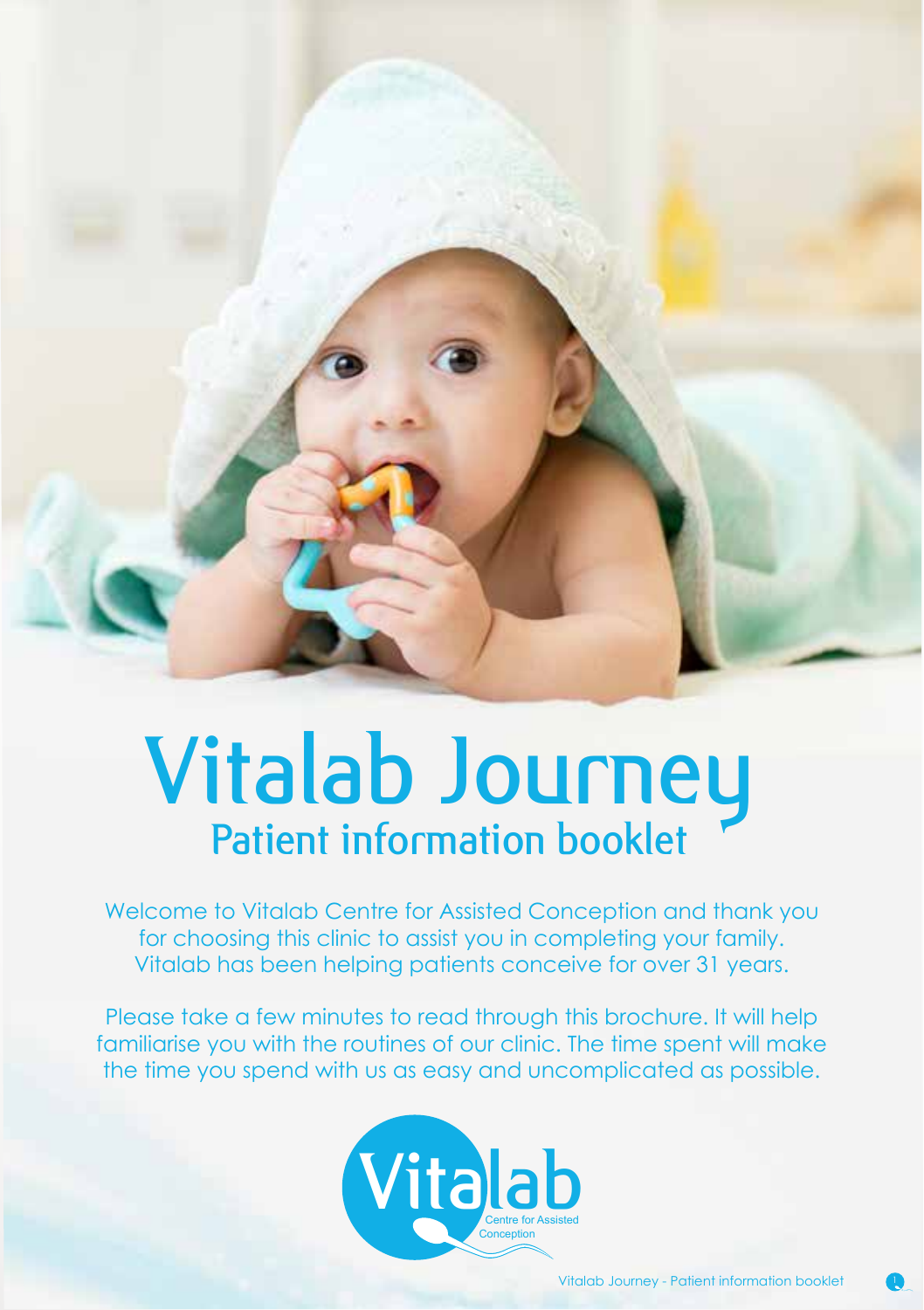#### **Office Hours:**

- Monday: 07h00 to 17h00
- Tuesday: 07h00 to 16h00
- Wednesday: 07h00 to 15h00
- Thursdays: 07h00 to 17h00
- Fridays: 07h00 to 14h00
- Saturdays: 07h00 to 08h00 for IVF/ICSI scans only



# **Address:**

Vitalab is situated on the First and Second Floors of The Inner Circle Building, 159 Rivonia Rd. The building is directly in front of the Sinosteel Building, adjacent to the Mc Donalds corner of Rivonia Rd. and Grayston Drive.

### **Upon Arrival:**

• Parking is in the basement of the Inner Circle Building. Please take the lift up to the second floor and turn right on arrival to enter Reception.

• Please introduce yourself to one of the receptionist upon arriving at the clinic. This includes all new patients as well as existing patients. Please be sure to state the reason for your visit, i.e. a doctors or nurse consultation or investigations etc.

• Please remember that failing to report to reception and just taking a seat in the waiting area may lead to unnecessary frustration and waiting time.

• Once you have reported to reception, please kindly take a seat in the reception area and help yourself to the complimentary coffee/tea and something to eat.

• A staff member will attend to you shortly to guide/escort you to your scheduled appointment.

# **Doctor's Appointment:**

• If you have a doctor's appointment, a nurse will escort you to the consulting room where you will be met and welcomed.

• The appointment with the attending doctor will include a detailed history and clinical and internal ultrasound examination

• Following the examination, you will return to the office at which time the findings, implications and options available for your specific circumstances will be discussed in detail with you by the doctor.

- Any special investigations deemed necessary will be explained and discussed with you in detail.
- The whole consultation will last approximately 45 to 60 minutes.
- At the end of the consultation you will be escorted back to the main reception area where you

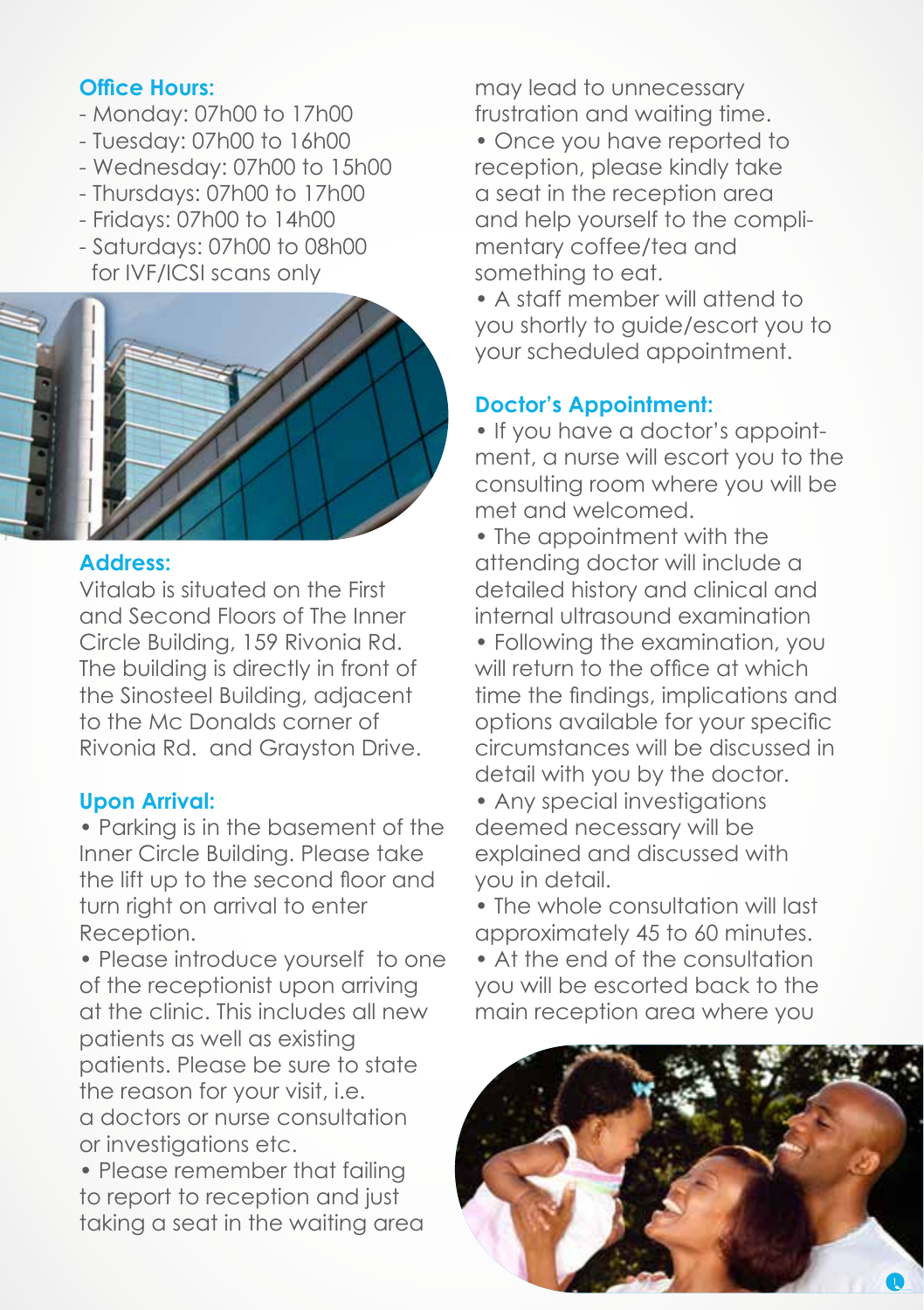will be seen to by one of our nurses/program coordinators.

## **Program Coordinator's/Nurses' Appointment**

• At the end of the consultation with the doctor you will be seen by one of our nurses/program coordinators

• Here you will get the opportunity to ask any questions that you may have regarding the plan of action as discussed with you by your doctor.

• The nursing staff will then explain the next step in your treatment plan which will generally consist of performing all the required special investigations, i.e. booking a semen analysis, a dye test of the uterus(HSG) or show you where to go to have blood drawn for any required tests.

• Please ensure that you arrange for a follow up appointment at the reception desk as recomended by either the doctor or one of the nursing staff, before you leave the clinic.

### **Accounts:**

• Please note that Vitalab is a "fee for service" practice and is not contracted to any medical aid.

• All accounts must be settled on



the day of your visit before you leave from the clinic. An invoice will be issued to you with the correct ICD 10 code will be provided in order for you to claim back from your Medical Aid. • Our reception staff/nursing staff will quide you to the accounts department at the end of your visit which is adjacent to the reception area.

### **Follow Up Visits:**

• The routine for follow up visits is exactly the same as for new cases • During your follow up visit all results and their implications thereof will be discussed with you in detail and the next phase of you treatment plan will be put into action.

# **Dye Test (HSG):**

• A separate information leaflet describing what the procedure entails and what to expect will be sent to you via e-mail by our radiographer.

• Please read this carefully and do not hesitate to ask any question that you may have on the procedure

• Please be sure to report any IODINE allergy to the nursing coordinator and radiographer PRIOR to having the dye test performed. If you are allergic to either iodine and or Shell Fish, you will be given a prescription for Cortisone to be taken the day prior to the procedure.

• HSG's are performed on Tuesday, Thursday and Friday on an appointment basis. It is performed on a first come first served basis on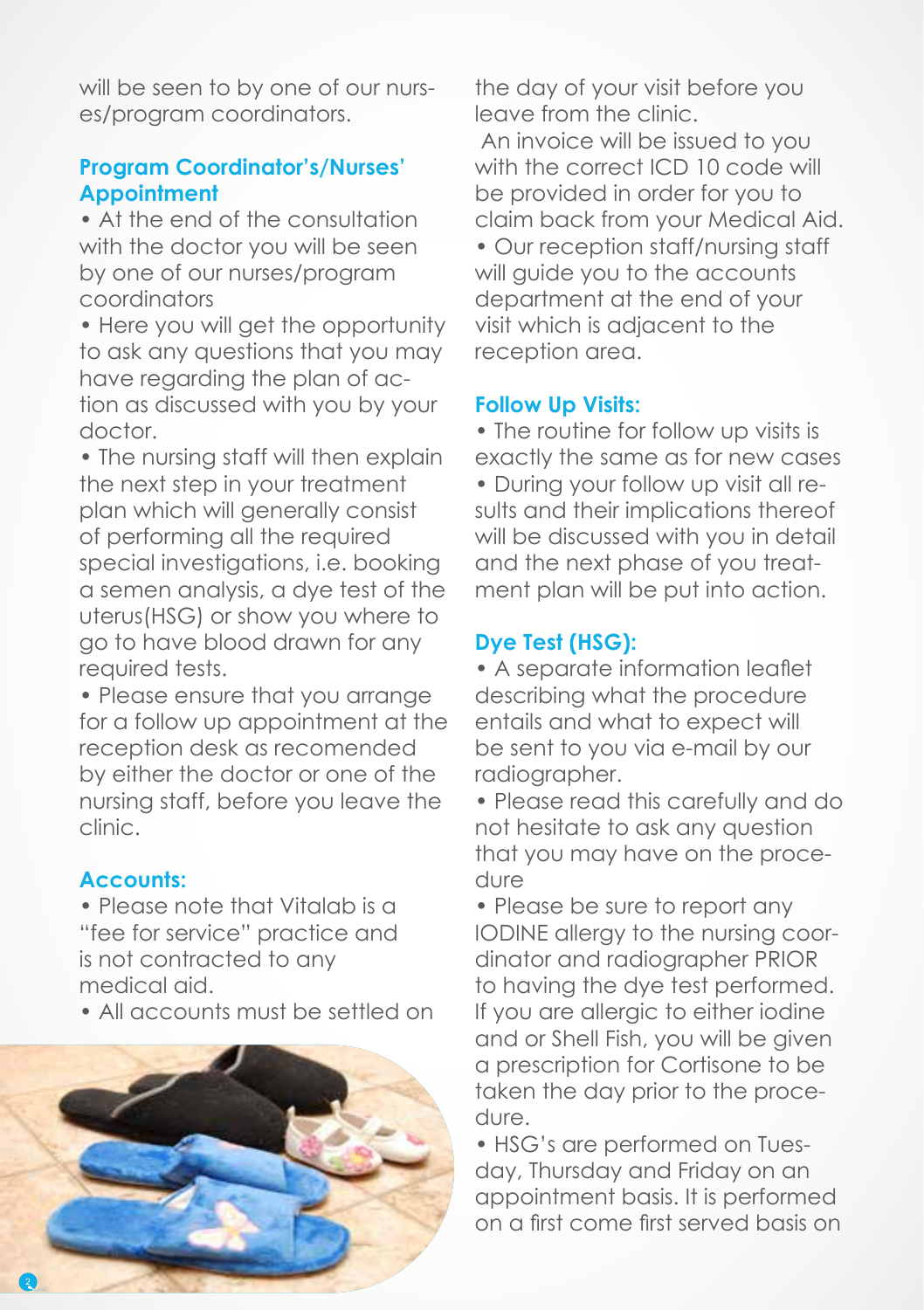the day of your booked appointment between 8:30 and 9:30 am. No anaesthetic is required. You may have a bloody sticky discharge afterwards. There may be some mild cramping afterwards for which you may take anti-inflamatories. You will be able to drive your car and return to work on the day of the procedure

#### **Semen Analysis:**

Semen analysis at Vitalab is performed using a state of the art computer assisted method referred to as a CASA semen analysis

• The analysis differs from the conventionally used method by not only looking at the number, shape and movement of sperm, but more importantly evaluating how the sperm functions regarding its ability to penetrate cervical mucous and it's ability to fertilize an egg. This is referred to as "sperm function" tests

• Kindly ensure that semen analyses ( SFA or ICSI Prep) are booked with Janita at the andrology department within the clinic. Janita can be found at reception in the IVF suite on the first floor. ( Turn left from exiting the lift) • Please note that NO sperm analysis will be performed by the andrologist without a prior appointment.

• As an accredited unit Vitalab has protocols in place to ensure quality control at all times. We therefore require that blood will be taken to test for Hepatitis B and Hepatitis C and HIV before per-

forming any assessment of sperm. All patients are evaluated and treated at Vitalab irrespective of the outcome of these blood test. These blood tests remain current for Vitalab for one year.

• You will be asked to complete a quiestionare prior to production of the specimen which accompanies the specimen to the Andrologist.

• Kindly note that ALL samples for analysis must be produced on site in one of the dedicated private rooms in the IVF Suite, on the first floor of the clinic. ( Turn left on exiting lift on first floor)

• The sample must be handed in for assessment immediately after production.

#### **Blood Tests:**

• We have laboratories on site for the taking of blood samples.

• This ensures patient convenience and expediting availability of results.

• Lancet Laboratories and Ampath are conveniently located



on the first and ground floors respectively and will be pointed out to you by the nursing or reception staff.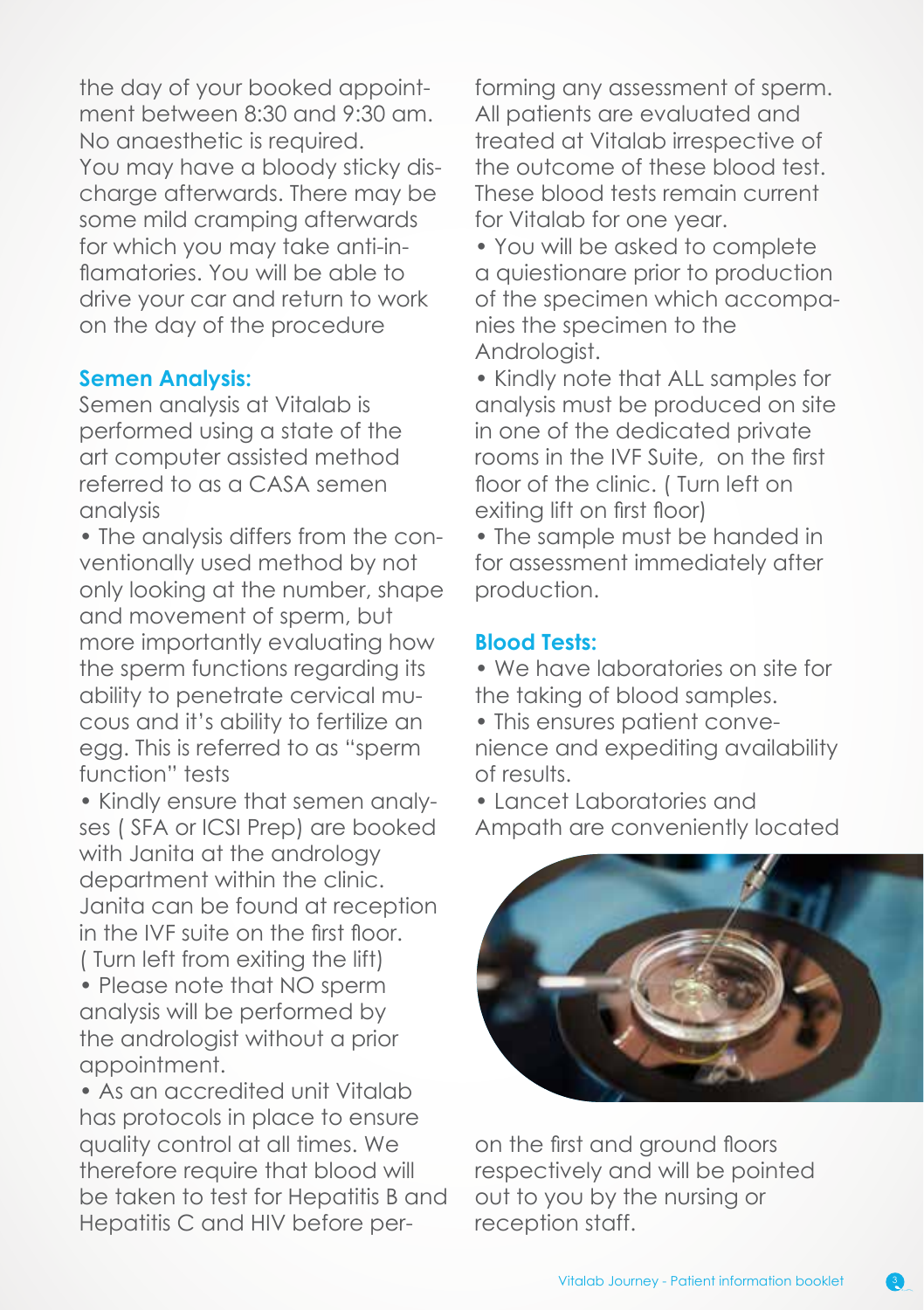#### **Different IVF Stimulation Protocols:**

Many patients have become aware of different stimulation protocols on the Internet or from talking to friends, and they are very curious as to why we would choose one protocol over another.



During your consultation the rationale behind stimulation as well as why one protocol may be better than another in your particular situation will be explained.

Ovarian stimulation is a very complex process, and there are many variables, mostly related to the patient's specific circumstances, that can have a significant impact on the ultimate outcome. In a natural cycle, many oocytes begin to develop and only one matures. When stimulating for IVF/ ICSI the exact number that develop, depends on many factors including the patient's age, her hormonal "status", and the overall health of her ovaries.

Usually, older patients have fewer remaining eggs than younger patients, so they would be expected to develop fewer eggs.

In addition, patients who have undergone previous ovarian surgery or those who have active ovarian diseases, such as ovarian cysts or endometriosis, do not make as many eggs as they otherwise could.

Despite the fact that there are many differences between the more commonly used IVF stimulation protocols, there are also normally many similarities. For example, almost all modern protocols start with 3-4 weeks of birth control pills (BCPs). Although this may sound counter-intuitive, there are actually several very good reasons for starting stimulation following a cycle of the contraceptive pill.

The eggs in the ovaries of a typical reproductive age woman are in various stages of development. If one were to start stimulation without first taking BCPs, fewer of those eggs would actually develop. It has been shown by several investigators that BCPs actually help the eggs synchronize their development, so that when the pills are stopped and the stimulation medications are begun, more eggs are ready to respond. This results in a greater number of mature oocytes at the time of retrieval, as well as higher fertilization rates when compared to women who undergo stimulation without taking pills first.

In addition to BCPs, there are four other classes of medications that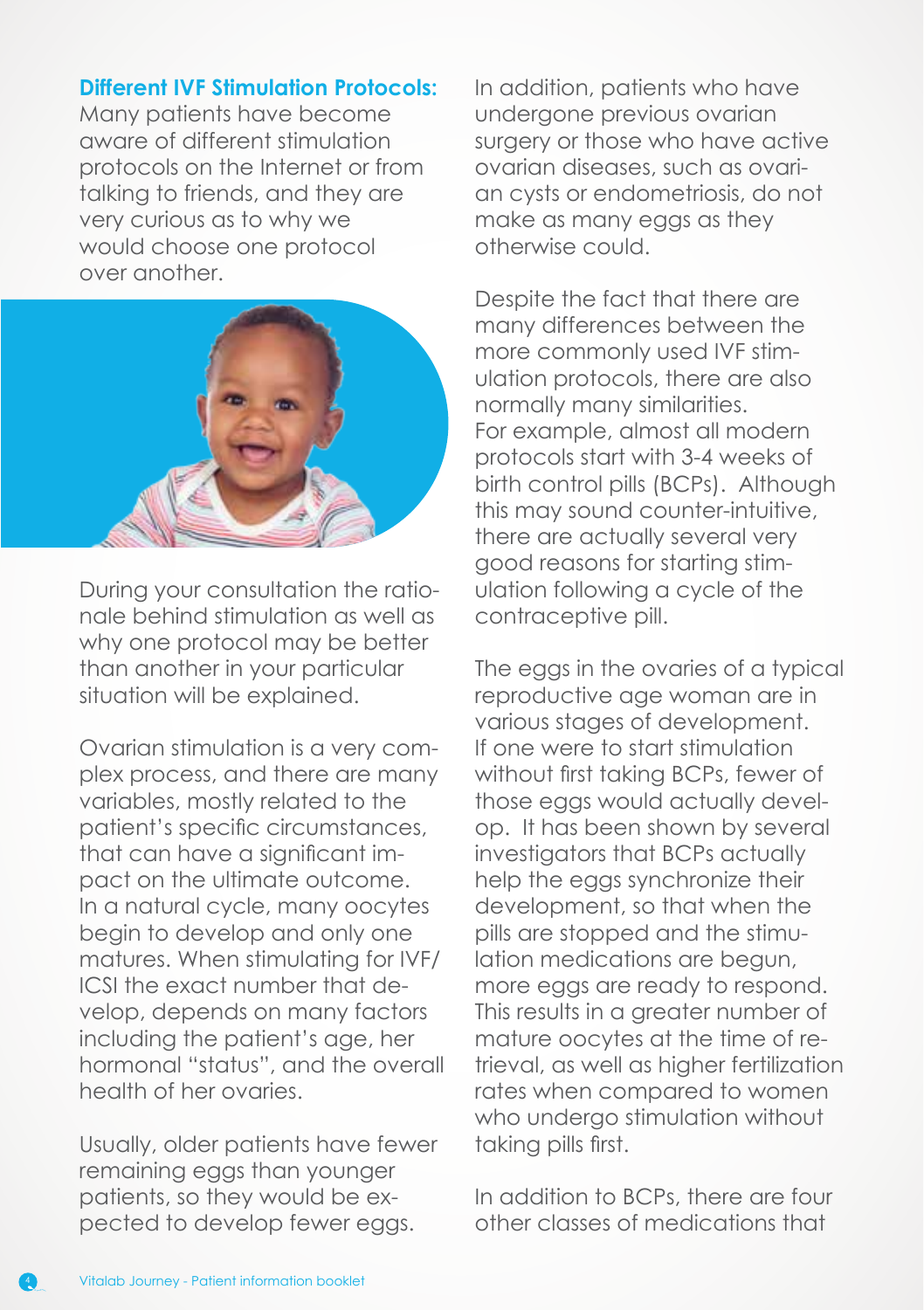

make up the foundation of a stimulation protocol:

• Gonadotropins (FSH / LH) to stimulate the eggs to develop

• A gonadotropin releasing hormone (GnRH) agonist (Lucrin) or antagonist (Cetrotide) to prevent premature ovulation

• Medication to cause the eggs to mature ( Pregnyl or Lucrin) administered 36 – 38 hours prior to egg retrieval

• Progesterone and estrogen to support the uterine lining after embryo transfer

How these medications are administered defines the actual stimulation protocol itself and this will be discussed with you by both the doctor and a Coordinator.

#### **Egg Retrievals:**

• All egg retrieval procedures are performed under "conscious sedation" in the IVF theatre suite adjacent to the laboratory. A clean theatre gown will be supplied so there is no need to bring your own. Please ensure that you fast from midnight the night before the retrieval and that you come to the unit with no nail polish and no perfume applied that morning.

• Conscious sedation entails having a drip with medication administered leading to a deep sleep

• Please be reassured that the retrieval is absolutely painless and takes approximately 10 to 15 minutes.

• You will wake up in the ward after the retrieval of the eggs, literally "none the wiser"

• Be sure to check the back of your hand for the "smiley face" and the number of eggs that were successfully retrieved.

• Once fully awake and having successfully passed urine, you will be allowed to go home.

• Please note that you are not allowed to drive yourself home after the retrieval. Arrangements must be made for someone to drive you back home where you should be spending the rest of the day relaxing.

#### **Fertilisation and Embryo Development:**

As the eggs are retrieved, they are identified by the embryologist and placed in an incubator to avoid exposure to light, temperature and pH changes. Brief notes are made on the condition of the eggs. Normally two-thirds to threefourths of the eggs will be mature and ready to be inseminated (IVF) or injected by Intracytoplasmic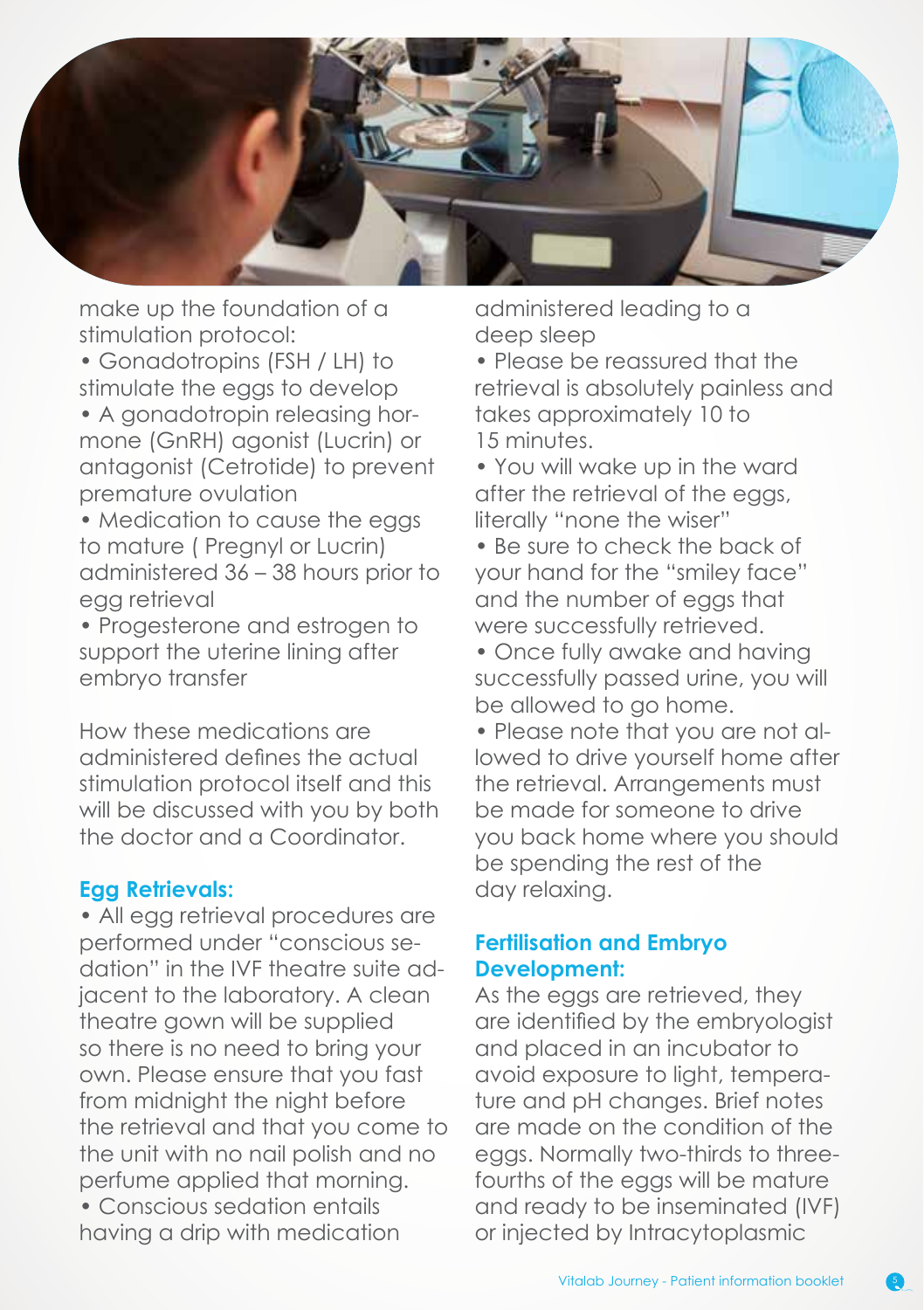### Sperm Injection (ICSI).

Prior to egg retrieval, a sperm sample is collected from the male partner or taken from the freezer and processed by density gradient washing techniques. This process allows us to collect the most viable sperm to be used for insemination or ICSI.

The day after retrieval, called day 1, begins with the assessment of fertilization and the separation of those normally fertilized eggs. Cell division or cleaving will occur after the intermingling of the chromosomes overnight. We typically see the second cleavage division from a two cell to a four cell embryo on day 2. Embryos will be assessed on days 1, 2 and 3 and placed into blastocyst media until day 5 or 6. The embryos are not assessed on day 4, as they look very much the same. This phase is known as the compacting / morula phase.

The embryologist will " Call SMS or Email" daily to give you an update on the development except on day 4.

## **Identification and Handling of Sperm, Eggs, and Embryos for IVF at Vitalab:**

We make every effort to assure couples that the eggs, sperm, and embryos in our possession in the laboratory are always handled with trust, respect, expertise, and care. Our labeling process and a series of checks and balances are designed to ensure matching you to your eggs, sperm, and embryos. This is a constant priority throughout the IVF/ICSI process at Vitalab.

#### **Freeze All Embryos IVF Cycles and Preimplantation Genetic Screening (PGS)**

In a traditional in vitro fertilization (IVF) cycle, eggs are fertilized the day of the egg retrieval and the fertilized eggs (embryos) grow in the laboratory until the most appropriate embryos are transferred five days after the egg retrieval. This is referred to as a "fresh" transfer.

Some patients who undergo ovarian stimulation for IVF/ICSI do not have a fresh transfer of the embryos five days after the egg retrieval. This is referred to as a "freeze all" where the good quality embryos that are produced are frozen. When there is a planned or unexpected "freeze all" embryos cycle, the developing embryos are frozen by a process called Vitrification and stored until they are transferred at a later time.

In the past we preferred to perform fresh embryo transfers for most patients because the embryos had a better chance

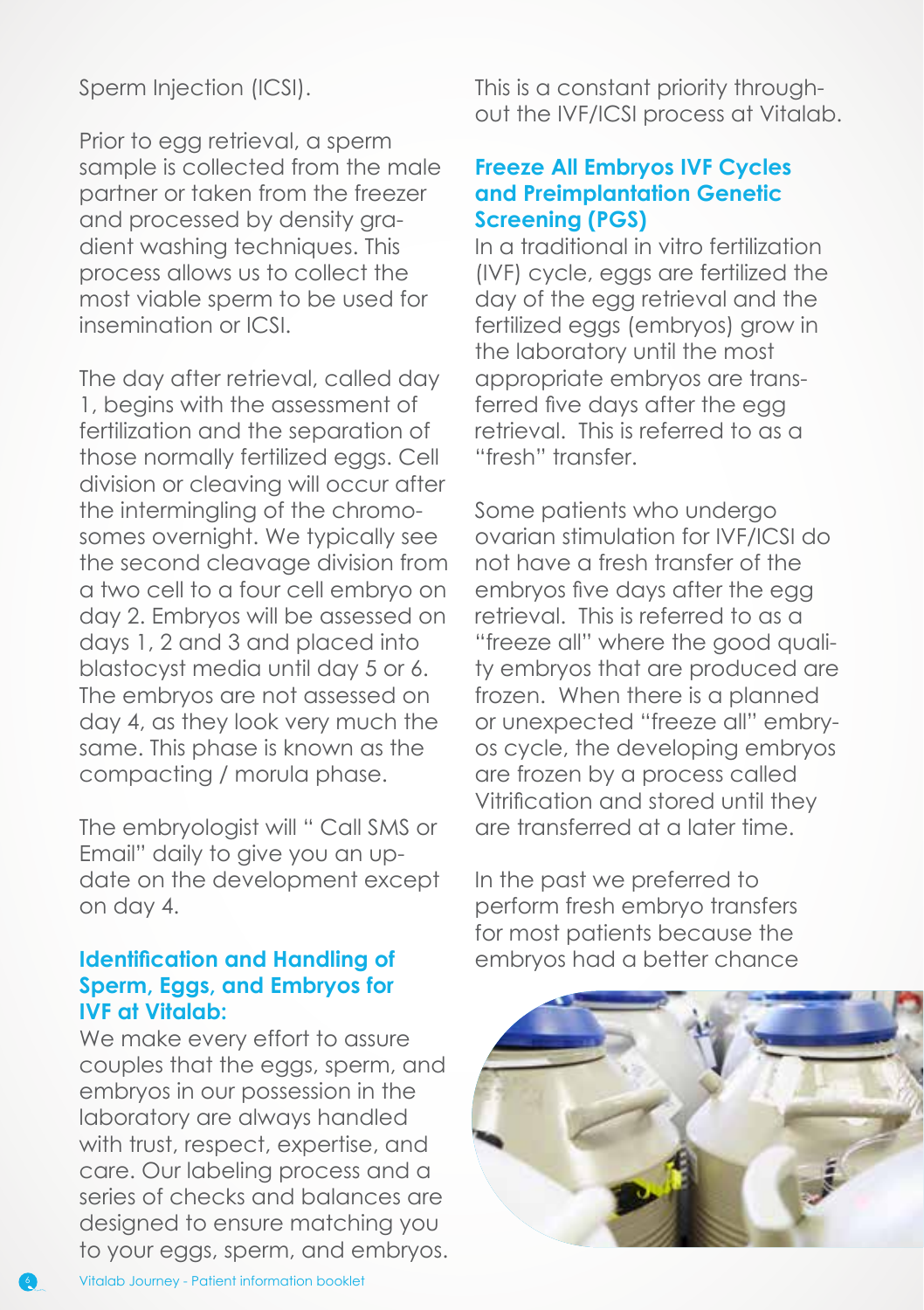of implanting and developing into a baby than frozen embryos did due to less than adequate freezing technology. However, for the past 3 years techniques for freezing and transferring the embryos have improved so much that frozen embryos now have a better chance of implanting than fresh embryos.

Some of the reasons for freezing all of the embryos for a later transfer.

• Planned storage of embryos prior to receiving medical treatment, such as Chemotherapy for cancer that can affect future fertility by damaging the eggs in the ovaries. This can also be done for eggs if you are not ready to make embryos.

• To prevent the risk of developing ovarian hyper stimulation syndrome (OHSS) in patients that have developed many follicles and have a high estradiol level. Ovarian stimulation syndrome is a potentially dangerous condition that is increased and worsened when a patient becomes pregnant. By freezing the embryos and transferring them after the ovaries are no longer stimulated reduces the chances of this condition to almost zero.

• Pre-implantation Genetic Screening (PGS) Some patients choose to have their embryos tested to see if they have a normal set of chro-

mosomes. This testing can be done on embryos by removing a small portion of the embryo, not affecting the embryo, and testing the genes in the cells. A high percentage of human embryos are chromosomally abnormal. The process allows only the genetically normal embryos to be replaced with a significantly higher ongoing pregnancy rate rather than just selecting the embryos on how they look down a microscope.

•Doctor or patient preference. In some patients we at Vitalab recommend that patients plan to freeze all the appropriate embryos because we think they have a better chance of implanting and developing into a baby than



embryos transferred in a "fresh" cycle. There is a concern that the high hormone levels associated with ovarian stimulation might affect the lining of the uterus, making it less likely to for the transferred embryos to implant. We see this particularly in patients who develop higher progesterone levels earlier in the ovarian stimulation cycle.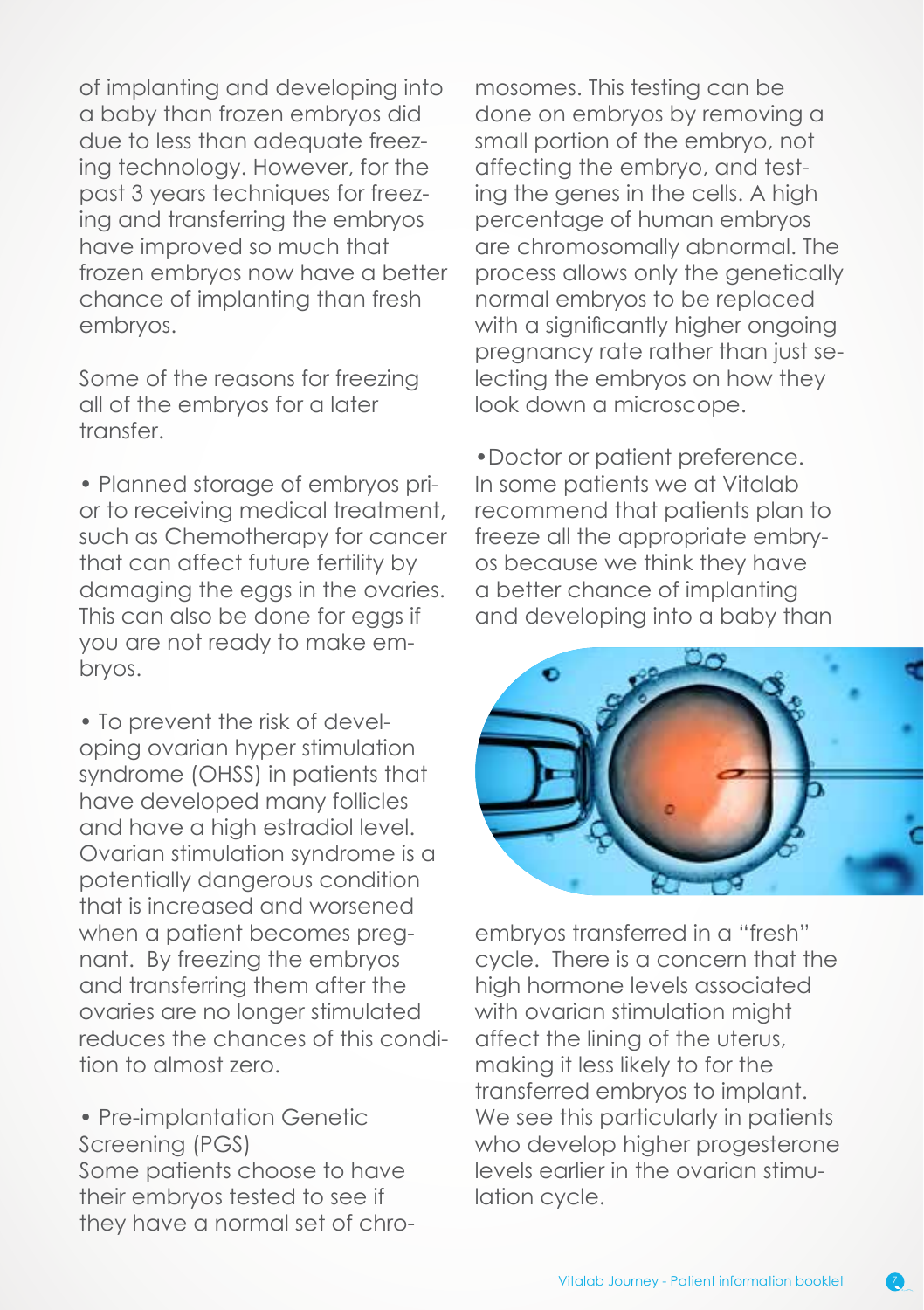# **Embryo Transfers:**

• Your embryology will be discussed with you by one of our highly qualified embryologists prior to the transfer. This will give you the opportunity to ask any questions and at that time you will be informed as to how many embryos are available for transfer and if possible to freeze for later use.

• The transferring of the embryos back into the uterus is a very special occasion. It is one that should be remembered and cherished as such.

• On entering the Embryo Transfer Theatre you will be requested to identify yourself by your first name and surname and the embryologist will confirm your date of birth.

• The transfer procedure is completely painless and takes place with a full bladder under ultrasound guidance.

• The procedure takes approximately 10 minutes.

• After transfer patients are encouraged to carry on with life



as normal. Transferred embryos cannot move around in the uterus and cannot fall out of the uterus as many unfounded myths would lead people to believe.

• After the transfer procedure has taken place you will return to the ward where you will receive a further set of instructions on how to use the medication for the next 2 weeks leading up to the pregnancy test.

#### **Pregnancy:**

12 to 14 days after the embryo transfer, a quantitative pregnancy hormone blood test will be performed. Once positive, you will receive further instructions regarding continuation of the medication together with a repeat pregnancy hormone blood test either 2 days or 4 days after the first test. Importantly, once you receive the first positive blood test, you are 4 weeks pregnant based on menstrual and not conceptional age. A scan will be booked for you at 7 weeks with a Vitalab practitioner and thereafter you will be seen by a general obstetrician of your choice. Vitalab **does not** recommend specific Obstetricians.

#### **Bleeding in early Pregnancy:**

- Bleeding in early pregnancy can be extremely distressing
- Bleeding in early pregnancy is however reasonably common and does not necessarily indicate an early pregnancy loss.

• In case of an early bleeding episode in pregnancy we advise that you try and stay calm, to continue with the medication as prescribed and to either

contact or visit the clinic in the morning for further reassurance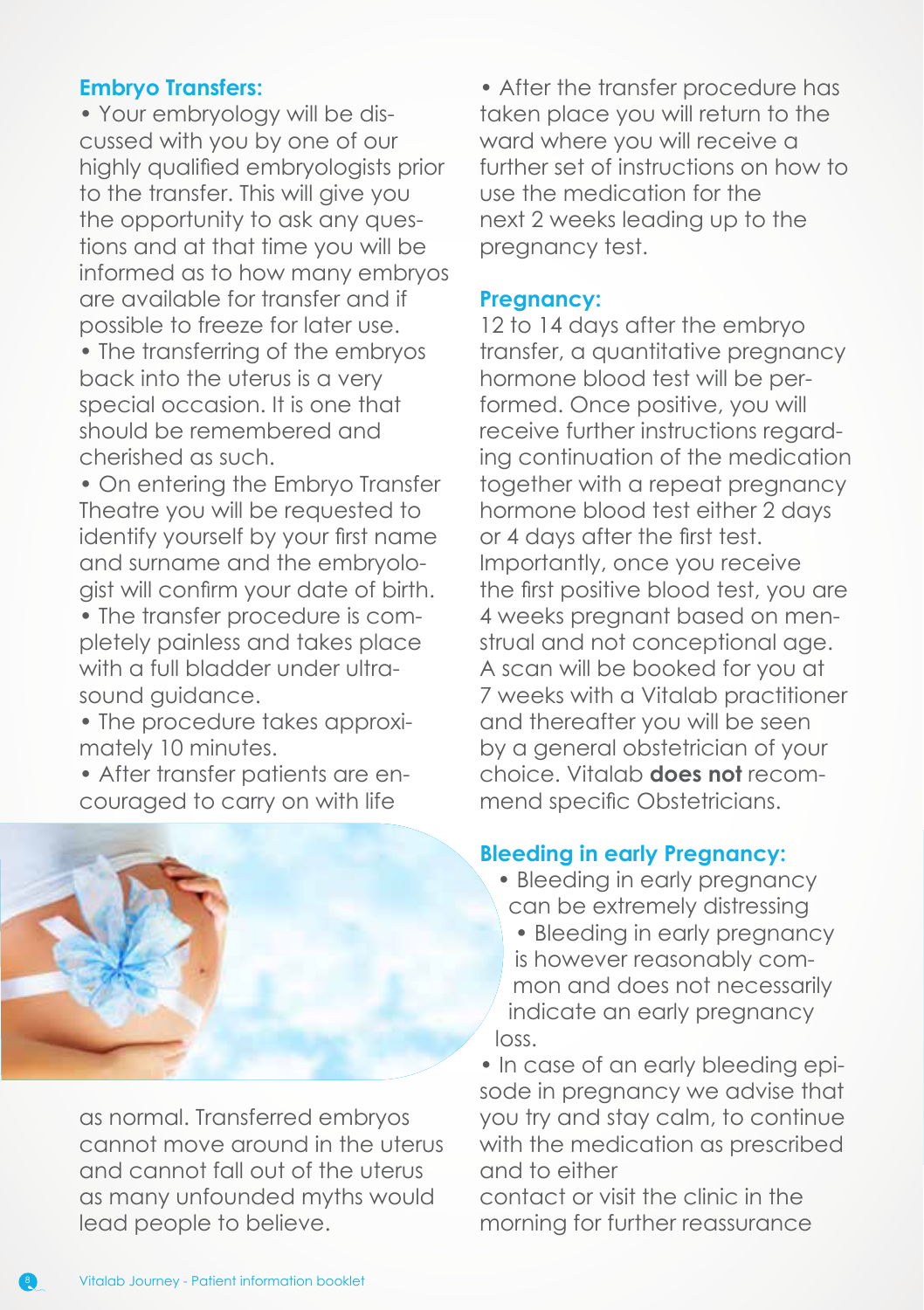and guidance.

• We discourage a visit to the local emergency room as we know from experience that it is very distressing to patients and due to the fact that unfortunately nothing can be done during these early weeks of any pregnancy to ultimately change the outcome. Rather stay at home, take it easy and contact us in the morning.

### **Embryo Freezing:**

• If an embryo progresses appropriately to the blastocyst stage it can be frozen. It is important to remember that developing to the blastocyst stage is not a guarantee of it being normal and capable of making a baby. In fact 40% of appropriate looking blastocysts may still be genetically abnormal. The data from Vitalab's PGS (Embryo Biopsy) experience, bears this out. We do not freeze an embryo just because it is there because we do not want to give false hope, even though we will

before freezing the embryo may be a way to increase the chance that the frozen embryos areactually worth transferring at a later stage.

• Should any embryos be available for freezing, you will be informed of the costs by the accounts department. There is no shelf life for embryos once frozen.

### **Counselling Department:**

• Having difficulty with conception can be very distressing emotionally.

• Therefore Vitalab offers an inhouse counselling service which is located on the 6th floor of the Sinosteel building at the back of Vitalab.

• The counselling department is staffed by highly qualified counsellors and is available to all our patients who feel the need for counselling and support as they move through the process of conceiving. Couples on the IVF/ICSI/ Egg Donation programme are

requested to see the counsellors up to 3 occasions at no charge to them. - The contract details for the counselling department can be obtained from any of the staff members at recep-

# **VEDA (Vitalab Egg Donation Agency)**

• Vitalab has an in-house egg donation agency for patients that are in need of egg donation

tion.

err on giving the embryo the benefit of the doubt. Doing PGS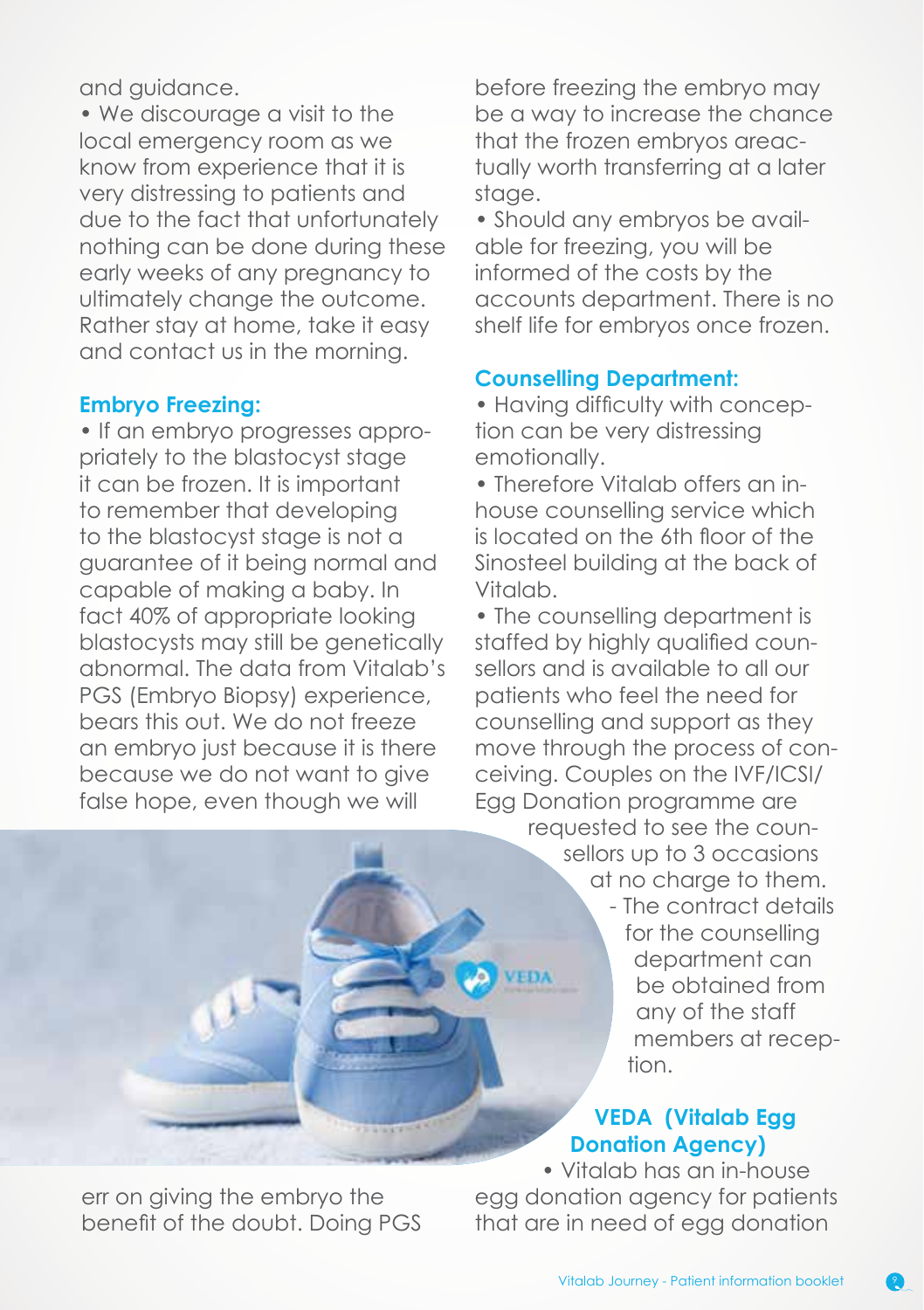to conceive.

• They are situated on the 6th floor of the Sinosteel building behind Vitalab.

• The contact person at VEDA is Calista Hardwick who can be reached via e-mail at calistah@vitalab.com for further information.

#### **Egg Freezing at Vitalab (Vitalab Egg Bank):**

Egg freezing can be beneficial for a number of reasons for women wishing to preserve their fertility for the future including:

• Women who want or need to delay childbearing in order to pursue educational, career or other personal goals.

• Women diagnosed with cancer. Women with objections to storing frozen embryos for religious and/or moral reasons.

For the last 30 years egg donation has been performed almost exclusively using fresh eggs from young egg donors.

• The donors were chosen by a recipient couple and stimulated to produce multiple eggs.

• The eggs were retrieved and fertilized with the male partners sperm with the resulting fresh embryos transferred to the recipient female.

• Remaining embryos would be frozen for future frozen embryo transfer procedures (if needed).

This is still the way the majority of egg donation cycles are done in South Africa and around the world. However, in recent years advances in egg freezing technol-

ogy have allowed the option of using frozen instead of fresh eggs.

Vitalab now offers egg donation using frozen (vitrified) donor eggs. We have been providing fresh donor egg treatments since 1990. Vitalab is the only successful Frozen Egg Bank in Africa and we do egg donation using either fresh or frozen eggs. The frozen egg pregnancy rates are as good as fresh egg donation treatment cycles with the advantage that the eggs are already available for the recipient and time to treatment is much quicker and less costly because a broker agency fee is not involved.

To date, more than 5,000 babies have been born from frozen eggs. The largest published study of over 900 babies from frozen eggs showed no increased rate of birth defects or chromosomal defects between embryos derived from frozen eggs compared to embryos derived from fresh eggs. Pregnancy complications are not increased after egg freezing.

For further information contact info@vitalab.com

## **Freezing of sperm at Vitalab (VCSA):**

Sperm freezing in the Vitalab Andrology Unit is performed by programmed slow freezing. Slow freezing of sperm has a significantly higher survival and motility rate compared to Vitrification method (Rapid Freeze Technique).